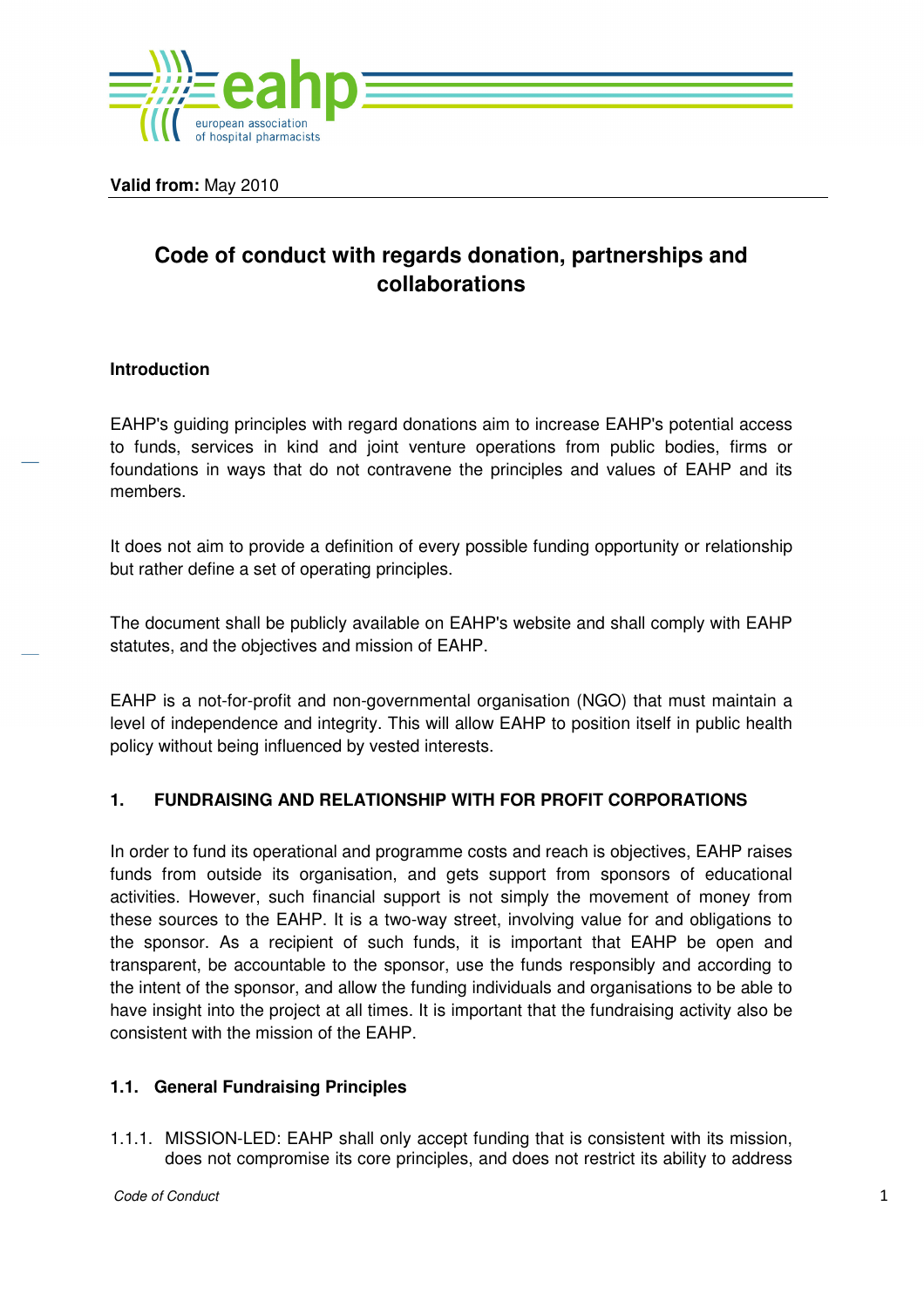

relevant issues freely, thoroughly, and objectively. EAHP shall not enter into collaboration with a for-profit corporation if motivated by financial reasons that are independent of achieving its mission objectives.

- 1.1.2. TRUTHFUL: the EAHP must be truthful in all matters relating to the raising of funds and their use.
- 1.1.3. EAHP has the freedom to take positions on health-related issues that may be unfavorable to its sponsors.
- 1.1.4. MISSION PRIORITY: programmes shall be designed to meet the mission of EAHP and never designed simply to meet the needs of a funding source.

EAHP must set its own agendas and priorities and remain faithful to them. Proposed industry support for a project should not alter the agendas of EAHP as to allow commercial funding to dictate EAHP's activities would be to put the EAHP up for sale

- 1.1.5. UNRESTRICTED: All funds from a for-profit corporation should be truly unrestricted, i.e should not be earmarked to a particular project or activity.
- 1.1.6. UNETHICAL ACTIONS: the EAHP must not tolerate any unethical activities such as double funding for one project unless agreed with sponsors, diversion of dedicated funds to uses other than the project for which funds were approved, or overstatement of achievements.
- 1.1.7. INDEPENDENCE: EAHP shall enter into collaboration with a for-profit corporation only when it is beneficial to the achievement of its objectives and does not compromise the independence or self-control of the EAHP.
	- 1.1.7.1. No single funding source should be responsible for the majority of total funding.
	- 1.1.7.2. Members of EAHP committees should disclose any financial ties with the pharmaceutical industry to the Committee Chair.
	- 1.1.7.3. The establishment of guidelines and registries must be independent of all pharmaceutical industry influence actual or perceived.
- 1.1.8. MARKET ADVANTAGE: EAHP shall not enter into collaboration with a for-profit corporation if the main motivation of the corporation is to gain a market advantage over competitors.
- 1.2. Marketing
- 1.2.1. CORPORATE INDENTITY: No partners' logos should appear on any material / means of communication / marketing items together with EAHP logo. Sponsors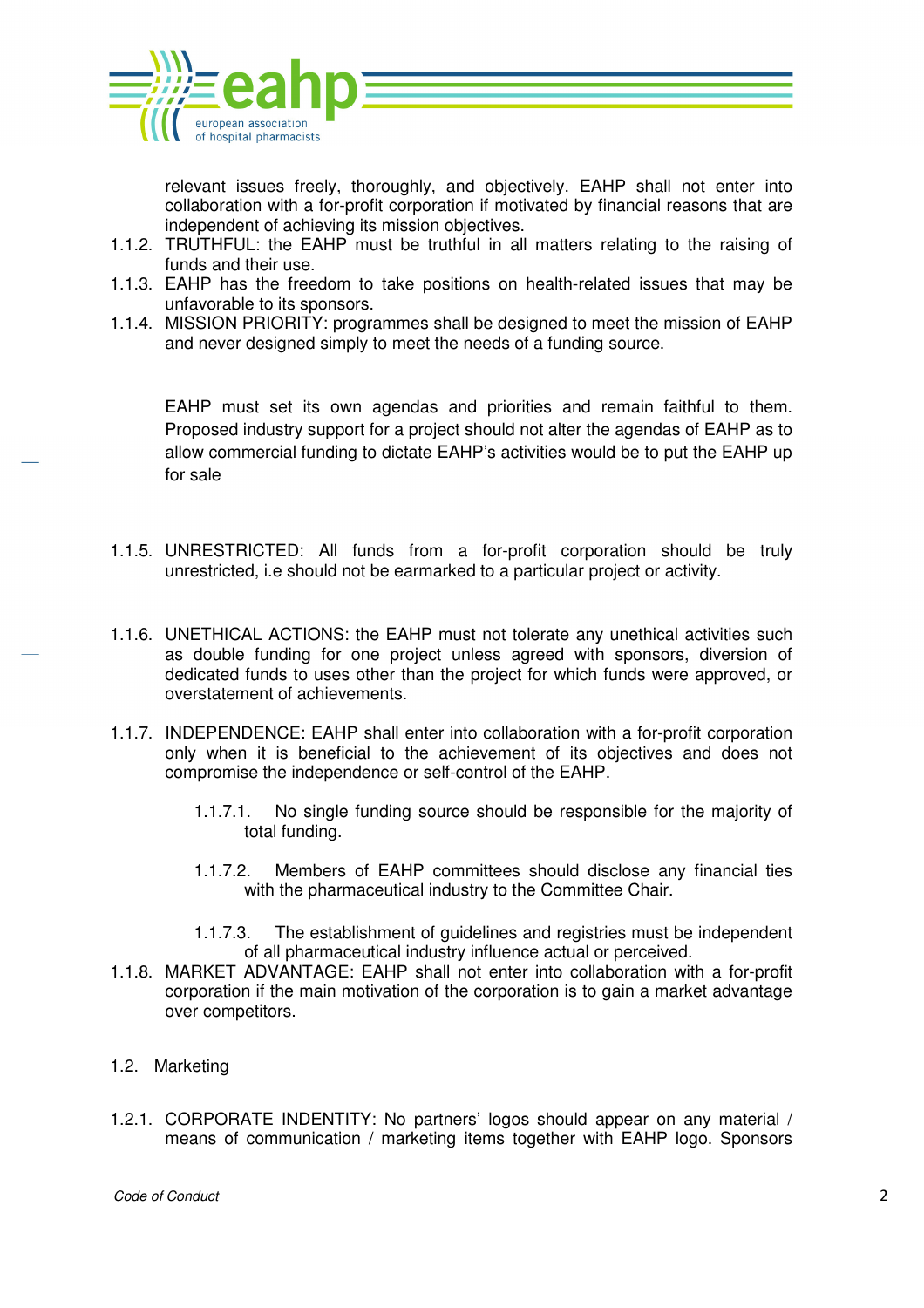

and partners logos can remain on any material and take-away items distributed at the EAHP congress, provided the EAHP logo is not on them.

- 1.2.2. EAHP will never solicit or accept any offer that would attach its name or logo to a commercial product, service or activity
- 1.2.3. EAHP should not accept industry funding for journal supplements published in the official journal.
- 1.2.4. EAHP will avoid advertising placement to be based on upcoming journal content

## **1.3. Solicitations**

- 1.3.1. SOLICITATION MATERIALS: EAHP shall be careful to ensure that all solicitation and promotional materials are accurate, and that they clearly and truthfully present the EAHP, its mission, and its programmes. All solicitations are to correctly reflect the EAHP's planned use of the solicited funds, and fundraising solicitations shall only make claims that the EAHP can fulfil. There shall not be any exaggerations of fact or material omissions, nor any communication or images that would create a false or misleading impression.
- 1.3.2. FUNDRAISING PRINCIPLES: fundraising shall be for the purpose of EAHP mission, and free of coercion, improper motive, inappropriate conduct, unreasonable reward, or personal inurement.
- 1.3.3. COMPENSATION TO FUNDRAISERS: EAHP shall not provide compensation to fundraisers that is based on a percentage of charitable contributions raised or expected to be raised, nor should it provide a finder's fee. Percentage-based compensation can be an impediment to keeping the sponsor's and EAHP's best interests primary, and may foster unethical behaviour or inappropriate conduct on the part of the fundraiser. It likewise can be a hindrance toward maintaining a volunteer spirit and keeping the mission of the EAHP at the forefront, and may offer reward without merit in the case of a large donation that may be the product of many individuals. EAHP may provide compensation based on skill, effort and time expended, and performance-based compensation, such as bonuses, provided such bonuses are in according with prevailing practices of EAHP and not based on a percentage of charitable contributions raised. (Fundraisers should declare their conflict of interest Open books?)
- 1.3.4. SALES PROMOTIONS: fundraising promotions involving the sale of products or services shall indicate the duration of the campaign, and the actual or anticipated portion of the purchase price that will benefit EAHP or its programme.
- 1.3.5. INFORMATION ON SOLICITORS: EAHP shall have policies in place to protect the sponsor's right to be informed whether the solicitors are paid staff, volunteers, or agents of the EAHP.

#### **1.4. Use of Funds**

EFFICIENT AND EFFECTIVE USE: EAHP shall ensure efficient and effective use of grants and charitable contributions.

#### **1.5. Accountability**

Code of Conduct 3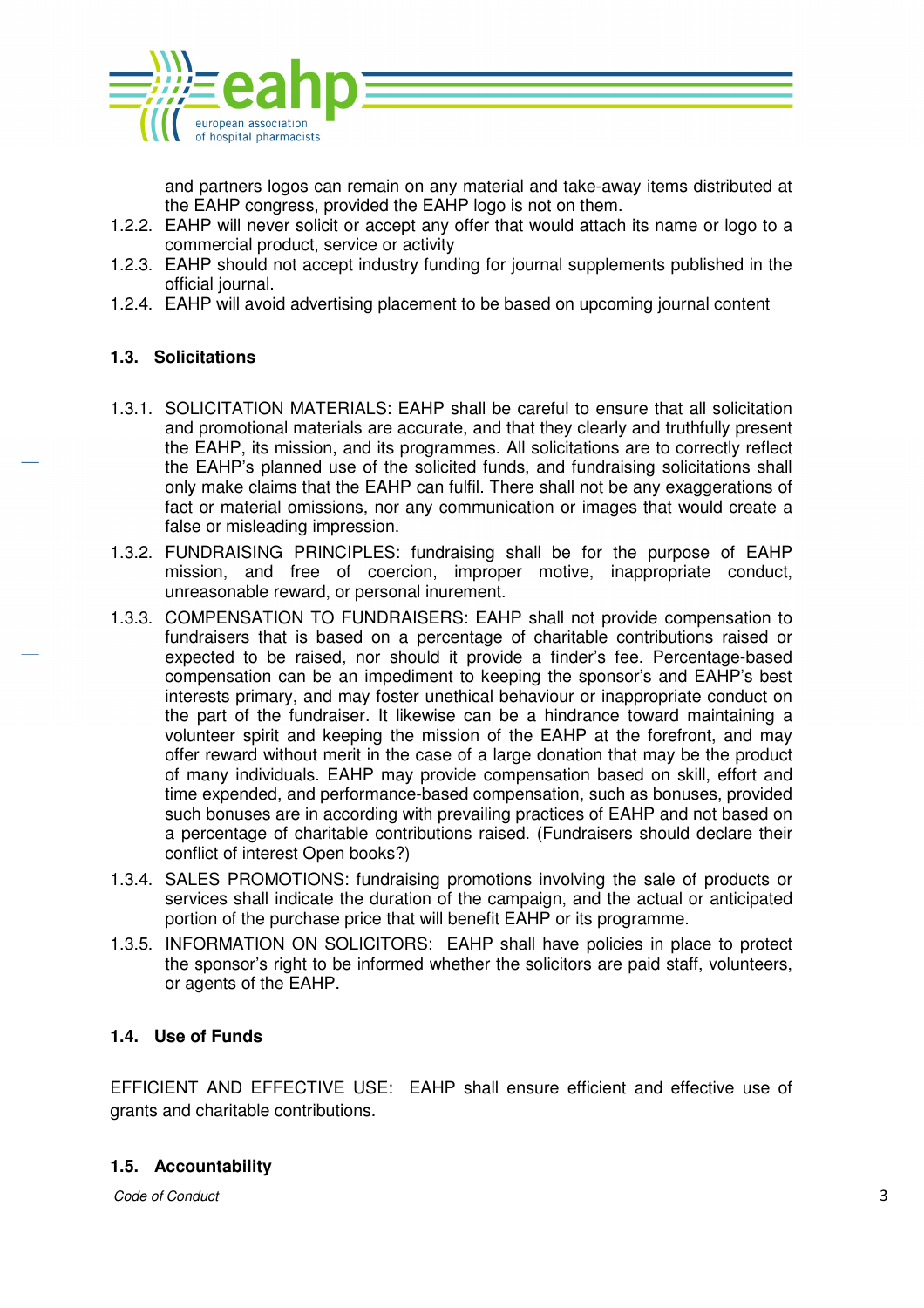

FINANCIAL STATEMENTS: Financial statements regarding donations shall be available upon request by the sponsor and interested parties and presented at the EAHP annual General Assembly.

## **1.6. Relationship with Sponsor**

- 1.6.1. CONFIDENTIALITY: privileged or confidential information regarding the sponsor or donation must not be disclosed to unauthorised parties.
- 1.6.2. SPONSOR RELATIONSHIP: the directors, management, staff and volunteers of EAHP shall not exploit any relationship with a sponsor or prospective sponsor for personal benefit or the benefit of any relative, friend, associate, colleague, and so forth
- 1.6.3. SPONSOR PRIVACY: a sponsor's privacy shall be respected and EAHP must safeguard any confidential information regarding the sponsor or the gift. Sponsors are to have the opportunity to remain anonymous, and to not have their names added to any lists that are sold, rented or given to others, unless the sponsor has had an opportunity to approve such lists or have their names removed.
- 1.6.4. PRIVACY POLICY: EAHP shall have a clear and easily accessible privacy policy that informs the public what information is being collected on individuals and sponsors and how that information will be used, how to contact EAHP to review personal information collected and to request corrections, how to inform EAHP that the individual does not wish his or her personal information to be shared outside the EAHP, and what security measures are in place to protect personal information. In particular: EAHP shall not share the names and addresses of its members/congresses attendees with its partners. It may consider sending a communication to them, on behalf of its sponsors and partners provided that:
	- o The email address of EAHP's sender is clearly identify as marketing or advertisement
	- $\circ$  The recipient has the possibility to opt out of these mass mailing
- 1.6.5. UNETHICAL SOLICITATIONS: EAHP or its agents must not use excessive pressure, coercion, undue influence or other unethical means in their solicitations.

## **2. PARTNERSHIP, COLLABORATION AND NETWORKING**

When appropriate, EAHP may find that cooperation with other civil society organisations, government and intergovernmental agencies, and for-profit corporations may be beneficial in advancing its mission related objectives. Such collaboration for common good may reduce duplication of services and eliminate using resources for competitive purposes rather than serving constituencies. Collaboration may allow pairing diverse strengths and resources and promote effectiveness in tackling priorities. However, EAHP may enter into such a relationship only if it is consistent with its mission.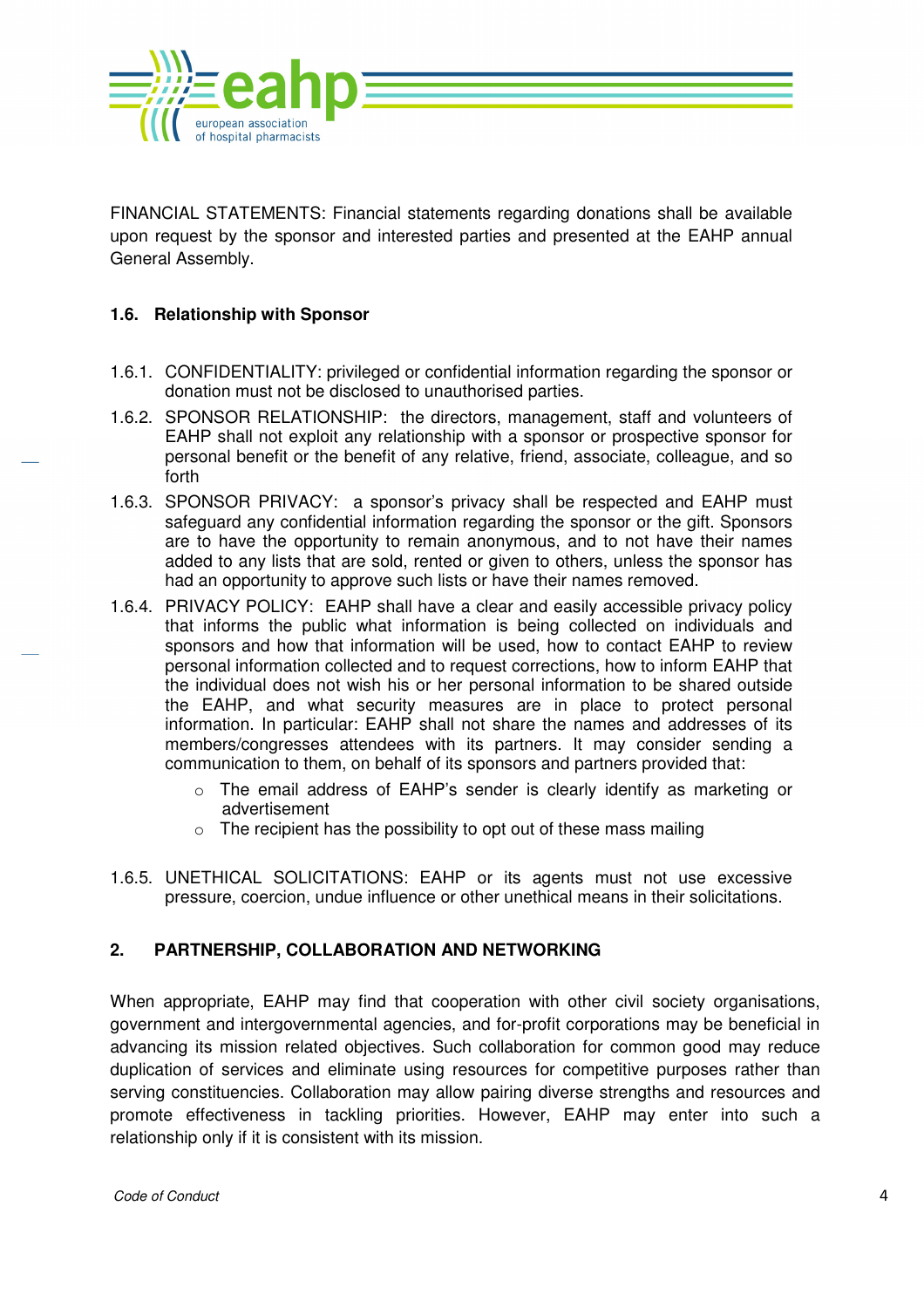

Partnership and sponsorship opportunities will be assessed by EAHP Board of Directors on a case by case basis, while respecting the below mentioned principles.

When approached by, or when approaching, an organisation/agency for funding, EAHP will request information about the organisation, including their principal activities, their products or services. EAHP will also undertake its own research about the organisation/agency, notably about the nature of the organisation; the nature of its products; the sources of its product; the means used to promote the product, or the consequences of these processes.

When financial support is approved, a contract or memorandum of understanding between EAHP and the organisation will be agreed and signed by authorised parties detailing length of time for the agreement, contribution value, joint activities and deliverables to be achieved, with a start and end date.

When weighing up whether or not to accept funding from commercial organisations/ agencies, grant making bodies or individuals, the following should be considered: the nature of the organisation; the nature of its products; the sources of its product; the means used to promote the product, or the consequences of these processes, and whether these are compatible with the principles outlined in the present document.

Any financial support by commercial companies will appear in EAHP's reports to members and the public and other relevant documents.

# **2.1 General Principles of Partnerships and Collaboration**

- 2.1.1 MISSION CONSISTENCY: EAHP shall collaborate with other entities only if the relationship with this other entity is consistent with EAHP mission.
- 2.1.2 SHARED VALUES: EAHP shall collaborate on the basis of shared values, common ground, and for the good of society and profession.
- 2.1.3 MUTUAL BENEFIT: EAHP shall collaborate on the basis of equitable and genuine mutual benefit to each organisation.
- 2.1.4 TRANSPARENCY: the collaboration shall allow financial transparency and a twoway flow of information, ideas, and experiences.
- 2.1.5 ADAPTIVE TO CHANGE: collaborations are to be adaptive to change. Changes in the relationship are to be developed through cooperation, and not forced by one or the other organisation.

## **2.2 Relations with other NGOs and civil society organisations**

- 2.2.1 COMMON OBJECTIVES: when appropriate, not for profit organisations (NGOs) such as EAHP with overlapping missions, values, and target groups should partner with each other and civil society organisations, when it would be beneficial for the common target groups and for the achievement of common objectives.
- 2.2.2 COMPETITION AND SERVICE DUPLICATION: NGOs with overlapping missions, values, and target groups should refrain from competing with each other and with